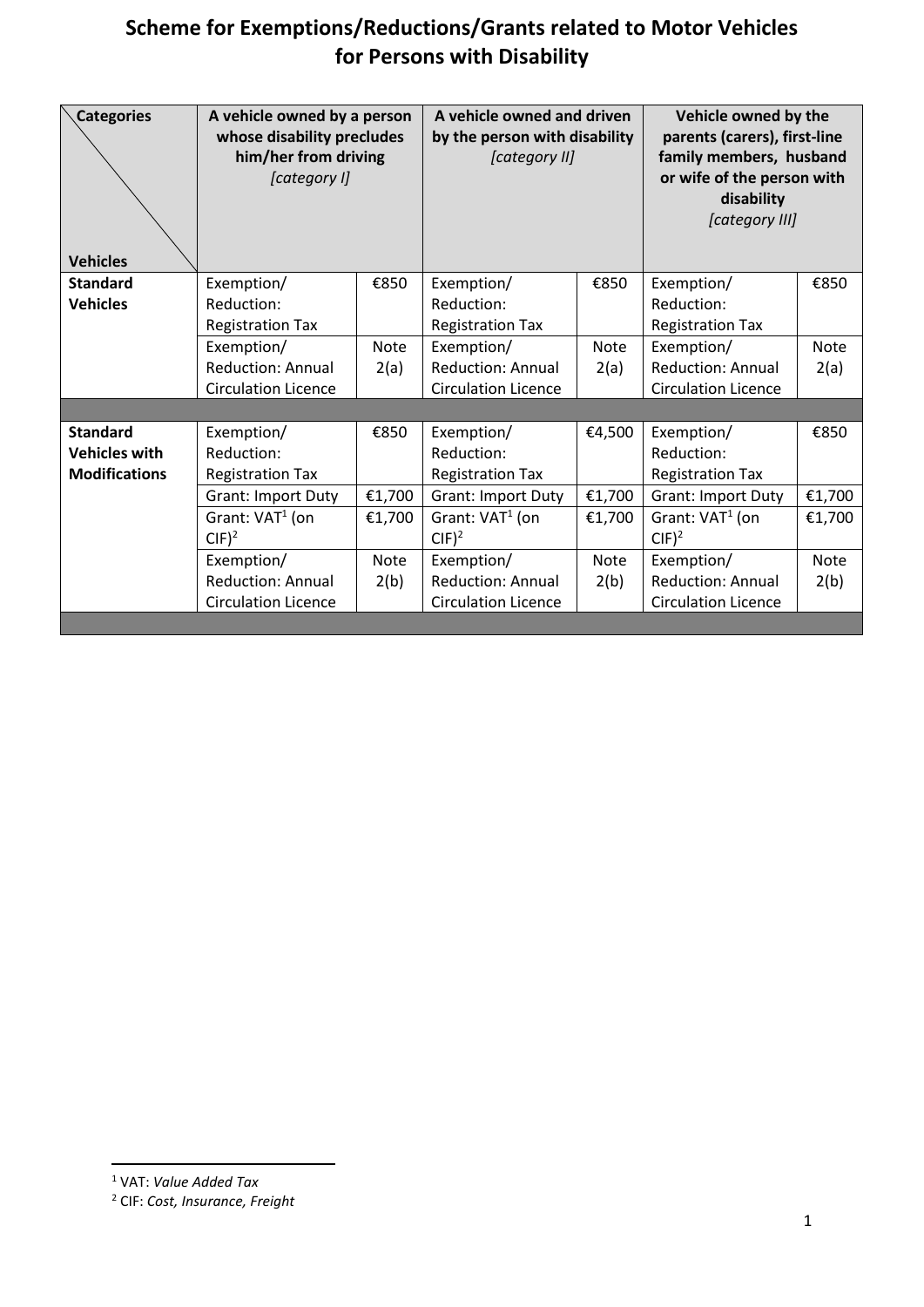| <b>Categories</b><br><b>Vehicles</b> | A vehicle owned by a person<br>whose disability precludes<br>him/her from driving<br>[category I] |        | A vehicle owned and driven<br>by the person with disability<br>[category II] |             | Vehicle owned by the<br>parents (carers), first-line<br>family members, husband<br>or wife of the person with<br>disability<br>[category III] |             |
|--------------------------------------|---------------------------------------------------------------------------------------------------|--------|------------------------------------------------------------------------------|-------------|-----------------------------------------------------------------------------------------------------------------------------------------------|-------------|
| <b>Automatic</b>                     | Exemption/                                                                                        | €1,200 | Exemption/                                                                   | €1,200      | Exemption/                                                                                                                                    | €1,200      |
| <b>Vehicles</b>                      | Reduction:                                                                                        |        | Reduction:                                                                   |             | Reduction:                                                                                                                                    |             |
|                                      | <b>Registration Tax</b>                                                                           |        | <b>Registration Tax</b>                                                      |             | <b>Registration Tax</b>                                                                                                                       |             |
|                                      | Exemption/                                                                                        | Note   | Exemption/                                                                   | <b>Note</b> | Exemption/                                                                                                                                    | Note        |
|                                      | <b>Reduction: Annual</b>                                                                          | 2(a)   | <b>Reduction: Annual</b>                                                     | 2(a)        | <b>Reduction: Annual</b>                                                                                                                      | 2(a)        |
|                                      | <b>Circulation Licence</b>                                                                        |        | <b>Circulation Licence</b>                                                   |             | <b>Circulation Licence</b>                                                                                                                    |             |
|                                      |                                                                                                   |        |                                                                              |             |                                                                                                                                               |             |
| <b>Automatic</b>                     | Exemption/                                                                                        | €1,200 | Exemption/                                                                   | €4,500      | Exemption/                                                                                                                                    | €1,200      |
| <b>Vehicles with</b>                 | Reduction:                                                                                        |        | Reduction:                                                                   |             | Reduction:                                                                                                                                    |             |
| <b>Modifications</b>                 | <b>Registration Tax</b>                                                                           |        | <b>Registration Tax</b>                                                      |             | <b>Registration Tax</b>                                                                                                                       |             |
|                                      | <b>Grant: Import Duty</b>                                                                         | €2,400 | <b>Grant: Import Duty</b>                                                    | €2,400      | <b>Grant: Import Duty</b>                                                                                                                     | €2,400      |
|                                      | Grant: VAT <sup>1</sup> (on                                                                       | €2,400 | Grant: VAT <sup>1</sup> (on                                                  | €2,400      | Grant: $VAT1$ (on                                                                                                                             | €2,400      |
|                                      | $CIF)^2$                                                                                          |        | $CIF)^2$                                                                     |             | $CIF)^2$                                                                                                                                      |             |
|                                      | Exemption/                                                                                        | Note   | Exemption/                                                                   | <b>Note</b> | Exemption/                                                                                                                                    | <b>Note</b> |
|                                      | <b>Reduction: Annual</b>                                                                          | 2(b)   | <b>Reduction: Annual</b>                                                     | 2(b)        | <b>Reduction: Annual</b>                                                                                                                      | 2(b)        |
|                                      | <b>Circulation Licence</b>                                                                        |        | <b>Circulation Licence</b>                                                   |             | <b>Circulation Licence</b>                                                                                                                    |             |

<sup>1</sup> VAT: *Value Added Tax*

<sup>2</sup> CIF: *Cost, Insurance, Freight*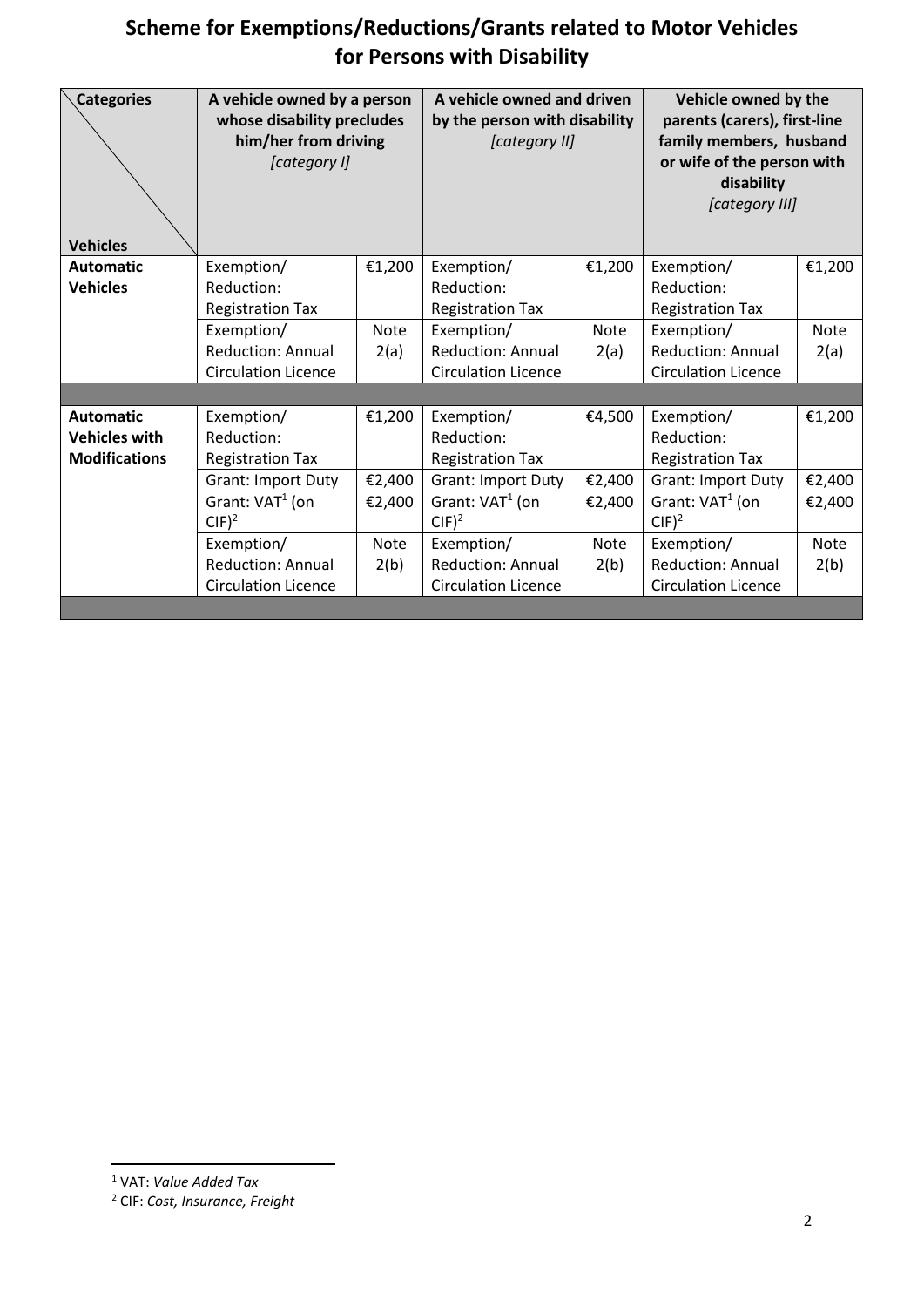| <b>Categories</b><br><b>Vehicles</b> | A vehicle owned by a person<br>whose disability precludes<br>him/her from driving<br>[category I] | A vehicle owned and driven<br>by the person with disability<br>[category II] |             | Vehicle owned by the<br>parents (carers), first-line<br>family members, husband or<br>wife of the person with<br>disability<br>[category III] |  |
|--------------------------------------|---------------------------------------------------------------------------------------------------|------------------------------------------------------------------------------|-------------|-----------------------------------------------------------------------------------------------------------------------------------------------|--|
| <b>Standard</b>                      |                                                                                                   | Exemption/                                                                   | €1,700      |                                                                                                                                               |  |
| <b>Commercial</b>                    |                                                                                                   | Reduction:                                                                   |             |                                                                                                                                               |  |
| <b>Vehicles</b>                      |                                                                                                   | <b>Registration Tax</b>                                                      |             |                                                                                                                                               |  |
|                                      |                                                                                                   | Exemption/                                                                   | <b>Note</b> |                                                                                                                                               |  |
|                                      |                                                                                                   | <b>Reduction: Annual</b>                                                     | 2(c)        |                                                                                                                                               |  |
|                                      |                                                                                                   | <b>Circulation Licence</b>                                                   |             |                                                                                                                                               |  |
|                                      |                                                                                                   |                                                                              |             |                                                                                                                                               |  |
| <b>Standard</b>                      |                                                                                                   | Exemption/                                                                   | €6,000      |                                                                                                                                               |  |
| <b>Commercial</b>                    |                                                                                                   | Reduction:                                                                   |             |                                                                                                                                               |  |
| <b>Vehicles with</b>                 |                                                                                                   | <b>Registration Tax</b>                                                      |             |                                                                                                                                               |  |
| <b>Modifications</b>                 |                                                                                                   | Grant: Import Duty                                                           | €1,700      |                                                                                                                                               |  |
|                                      |                                                                                                   | Grant: VAT <sup>1</sup> (on                                                  | €1,700      |                                                                                                                                               |  |
|                                      |                                                                                                   | $CIF)^2$                                                                     |             |                                                                                                                                               |  |
|                                      |                                                                                                   | Exemption/                                                                   | <b>Note</b> |                                                                                                                                               |  |
|                                      |                                                                                                   | <b>Reduction: Annual</b>                                                     | 2(c)        |                                                                                                                                               |  |
|                                      |                                                                                                   | <b>Circulation Licence</b>                                                   |             |                                                                                                                                               |  |
|                                      |                                                                                                   |                                                                              |             |                                                                                                                                               |  |

<sup>1</sup> VAT: *Value Added Tax*

<sup>2</sup> CIF: *Cost, Insurance, Freight*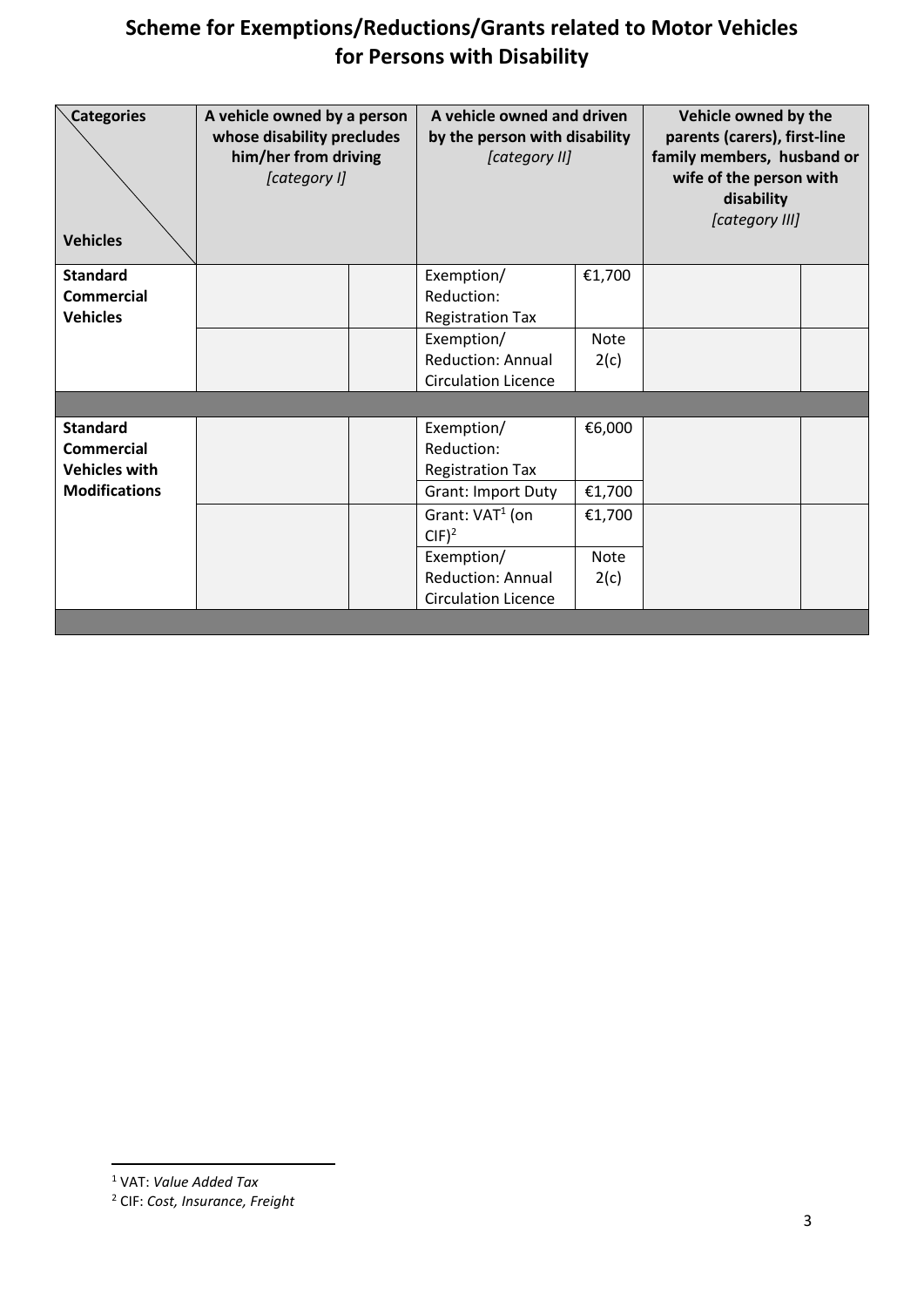| <b>Categories</b><br><b>Vehicles</b>                                                  | A vehicle owned by a person<br>whose disability precludes<br>him/her from driving<br>[category I] | A vehicle owned and driven<br>by the person with disability<br>[category II] |                       | Vehicle owned by the<br>parents (carers), first-line<br>family members, husband or<br>wife of the person with<br>disability<br>[category III] |  |
|---------------------------------------------------------------------------------------|---------------------------------------------------------------------------------------------------|------------------------------------------------------------------------------|-----------------------|-----------------------------------------------------------------------------------------------------------------------------------------------|--|
|                                                                                       |                                                                                                   |                                                                              |                       |                                                                                                                                               |  |
| <b>Automatic</b><br><b>Commercial</b><br><b>Vehicles</b>                              |                                                                                                   | Exemption/<br>Reduction:<br><b>Registration Tax</b>                          | €2,200                |                                                                                                                                               |  |
|                                                                                       |                                                                                                   | Exemption/<br><b>Reduction: Annual</b><br><b>Circulation Licence</b>         | <b>Note</b><br>2(c)   |                                                                                                                                               |  |
|                                                                                       |                                                                                                   |                                                                              |                       |                                                                                                                                               |  |
| <b>Automatic</b><br><b>Commercial</b><br><b>Vehicles with</b><br><b>Modifications</b> |                                                                                                   | Exemption/<br>Reduction:<br><b>Registration Tax</b><br>Grant: Import Duty    | €6,000<br>€2,400      |                                                                                                                                               |  |
|                                                                                       |                                                                                                   | Grant: VAT <sup>1</sup> (on<br>$CIF)^2$<br>Exemption/                        | €2,400<br><b>Note</b> |                                                                                                                                               |  |
|                                                                                       |                                                                                                   | <b>Reduction: Annual</b><br><b>Circulation Licence</b>                       | 2(c)                  |                                                                                                                                               |  |

<sup>1</sup> VAT: *Value Added Tax*

<sup>2</sup> CIF: *Cost, Insurance, Freight*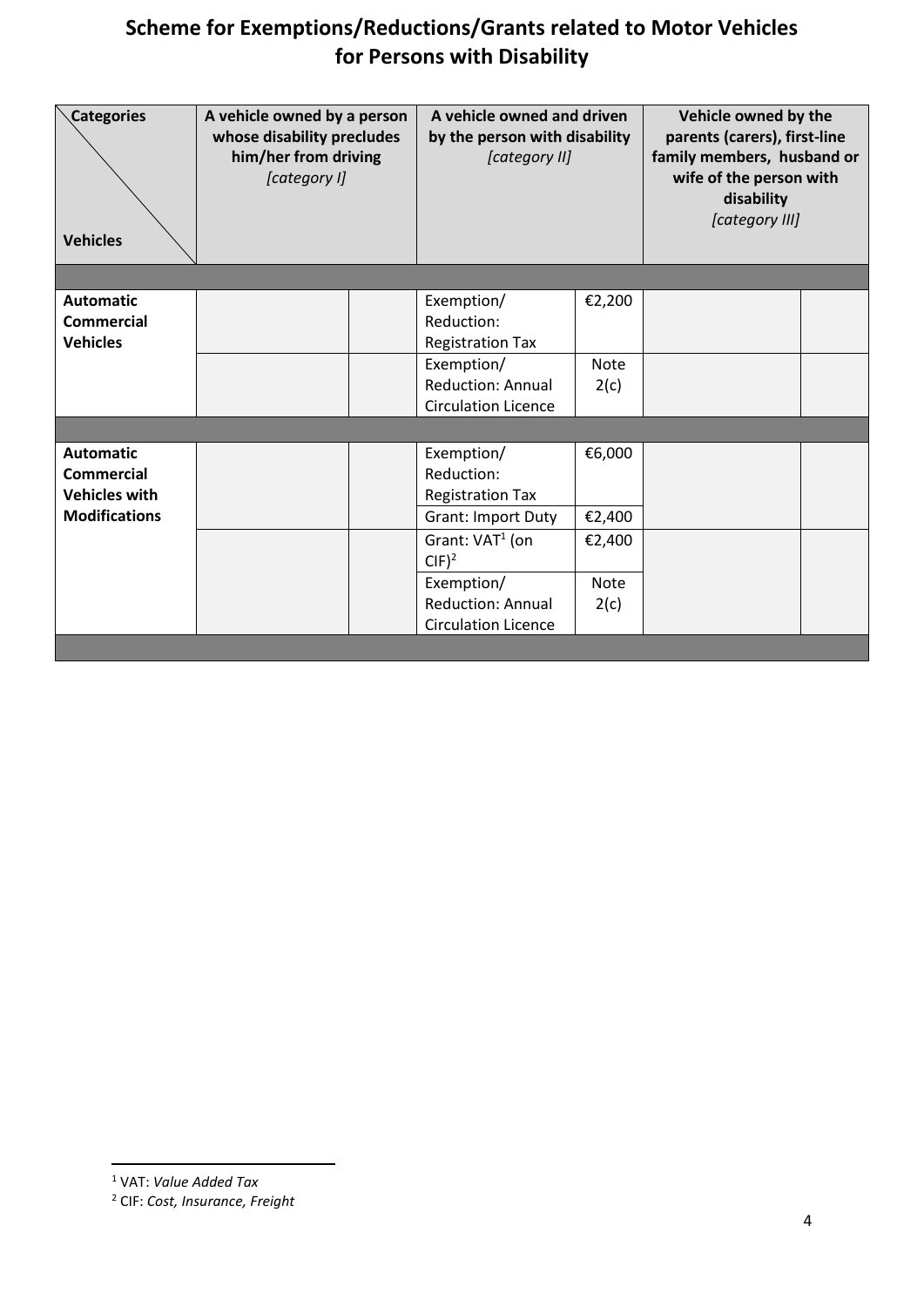| <b>Categories</b><br><b>Vehicles</b> | A vehicle owned by a person<br>whose disability precludes<br>him/her from driving<br>[category I] |        | A vehicle owned and driven by<br>the person with disability<br>[category II] |        | Vehicle owned by the parents<br>(carers), first-line family<br>members, husband or wife of<br>the person with disability<br>[category III] |             |
|--------------------------------------|---------------------------------------------------------------------------------------------------|--------|------------------------------------------------------------------------------|--------|--------------------------------------------------------------------------------------------------------------------------------------------|-------------|
| Wheelchair                           | Exemption/                                                                                        | €8,200 | Exemption/                                                                   | €8,200 | Exemption/                                                                                                                                 | €8,200      |
| <b>Accessible</b>                    | Reduction:                                                                                        |        | Reduction:                                                                   |        | Reduction:                                                                                                                                 |             |
| <b>Vehicles</b>                      | <b>Registration Tax</b>                                                                           |        | <b>Registration Tax</b>                                                      |        | <b>Registration Tax</b>                                                                                                                    |             |
|                                      | <b>Grant: Import Duty</b>                                                                         | €2,400 | <b>Grant: Import Duty</b>                                                    | €2,400 | <b>Grant: Import Duty</b>                                                                                                                  | €2,400      |
|                                      | Grant: $VAT1$ (on CIF) <sup>2</sup>                                                               | €2,400 | Grant: $VAT1$ (on CIF) <sup>2</sup>                                          | €2,400 | Grant: $VAT1$ (on CIF) <sup>2</sup>                                                                                                        | €2,400      |
|                                      | Exemption/Reduction:                                                                              | Note   | Exemption/Reduction:                                                         | Note   | Exemption/Reduction:                                                                                                                       | <b>Note</b> |
|                                      | <b>Annual Circulation</b>                                                                         | 2(d)   | <b>Annual Circulation</b>                                                    | 2(d)   | <b>Annual Circulation</b>                                                                                                                  | 2(d)        |
|                                      | Licence                                                                                           |        | Licence                                                                      |        | Licence                                                                                                                                    |             |
|                                      |                                                                                                   |        |                                                                              |        |                                                                                                                                            |             |

\_\_\_\_\_\_\_\_\_\_\_\_\_\_\_\_\_\_\_\_\_\_\_\_\_\_\_\_\_

<sup>1</sup> VAT: *Value Added Tax*

<sup>2</sup> CIF: *Cost, Insurance, Freight*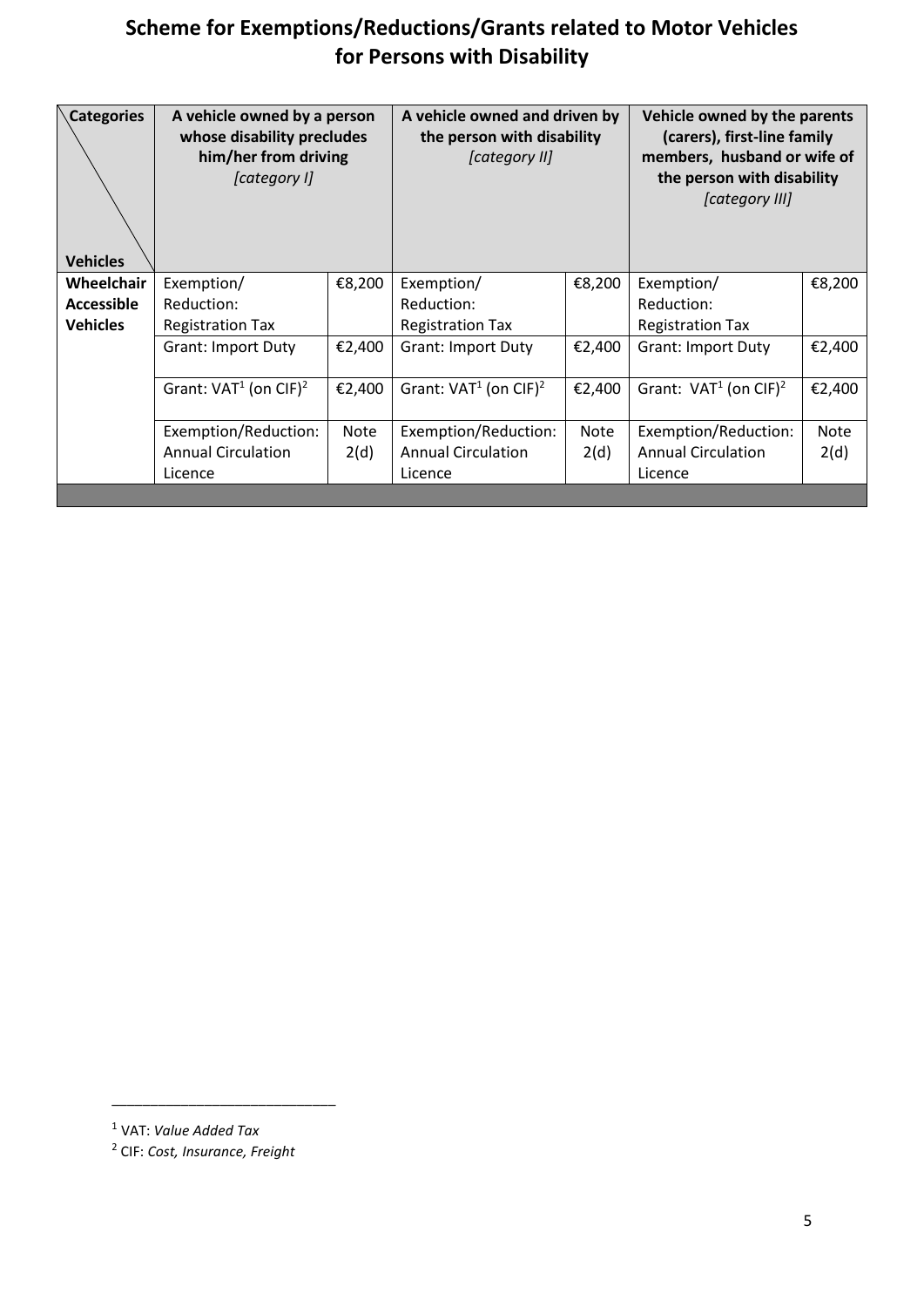#### **NOTES**

#### **Note 1: Taxes and Duty**

a) Applicants eligible for the Scheme for Exemptions/Reductions/Grants related to Motor Vehicles for Persons with Disability will be eligible to an exemption/reduction, capped as indicated on the table above, on Registration Tax and the Annual Circulation Licence, and also, where eligible, to a grant equivalent to the VAT and Import Duty, also capped as indicated on the table above.

#### **Note 2: Annual Circulation Licence**

- a) **Standard vehicles and automatic vehicles, registered after 1 st January 2009 (vehicles registered up to 31st December 2008 are exempt from the Annual Circulation Licence)** no payment of the Annual Circulation Licence applies for the first five years from the *year of manufacture*, and from the sixth year 50% of the vehicle's Annual Circulation Licence applies. These tariffs are applicable to petrol vehicles up to 180g/km CO<sup>2</sup> emissions and to diesel vehicles up to 150g/km CO<sup>2</sup> emissions. *The Annual Circulation Licence shall be paid in full if the emissions exceed these levels*. The CO2 capping also applies on change of vehicle (immaterial whether new or second hand).
- b) **Standard Vehicles with modifications and automatic vehicles with modifications, registered after 1st January 2009 (vehicles registered up to 31st December 2008 are exempt from the Annual Circulation Licence)** no payment of the Annual Circulation Licence applies for the first five years from the *date of registration*, and from the sixth year 50% of the annual vehicle licence applies. These tariffs are applicable to petrol vehicles up to 180g/km  $CO<sub>2</sub>$  emissions and to diesel vehicles up to 150g/km  $CO<sub>2</sub>$ emissions. *The Annual Circulation Licence shall be paid in full if the emissions exceed these levels.* The CO<sub>2</sub> capping also applies on change of vehicle (immaterial whether new or second hand).
- c) **Commercial vehicles not exceeding 3.5 tonnes (3,500kg)** where the person with disability can drive or be driven only by means of a commercial vehicle, no payment of the Annual Circulation Licence applies for the first five years from the *year of manufacture*, and from the sixth year 50% of the annual vehicle licence applies. *The*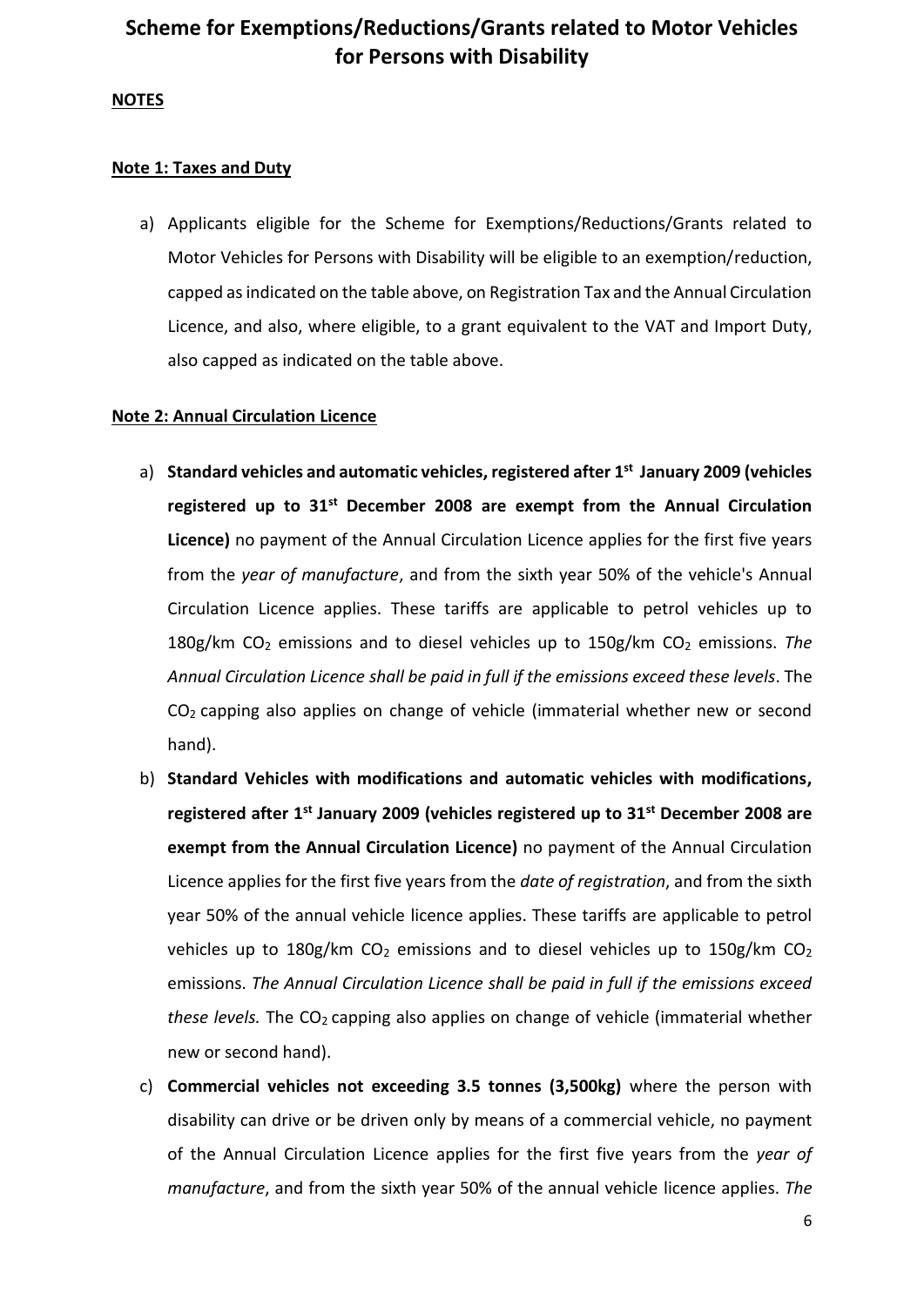*Annual Circulation Licence shall be paid in full if the weight exceeds these levels.* The weight limitation also applies on change of vehicle (immaterial whether new or second hand).

- d) **Wheelchair Accessible Vehicles** no Annual Circulation Licence applies, regardless of the vehicle's emission levels, the weight, date of registration or year of manufacture.
- e) **Vehicle registered before the date of submission of the application** if a person with disability has been certified by Aġenzija Sapport as unfit to drive when applying for an exemption from the payment of the Annual Circulation Licence, the application will be considered favorably if the vehicle was registered in the name of the applicant before the date of submission of the application.

#### **Note 3: Expenditure on local modifications**

Expenditure incurred on local modifications of vehicles referred to in **Note 2 (b)** above is eligible for a grant equivalent to the duty and VAT incurred on this expenditure.

### **Note 4: Vehicle owned by the parents (carers), first-line family members, husband or wife of the person with disability [category III]**

The driver must be living in the same home as the person with disability.

#### **Note 5: Wheelchair Accessible Vehicles**

- a) These vehicles are for persons with severe physical disabilities, who must be transported safely by a vehicle built for this purpose, or a person with a severe physical impairment who can drive securely a vehicle built for this purpose, modified according to the person's needs.
- b) A family unit with more than one person who is wheelchair bound will benefit from the current exemptions/reductions/grants for each person, even when it buys one wheelchair accessible vehicle.
- c) A family unit with one person who is wheelchair bound will benefit from the current exemptions/reductions/grants also for the second wheelchair accessible vehicle.
- d) A person with disability who does not yet have a driving licence but is in the process of obtaining this licence, and requires a wheelchair accessible vehicle, may benefit from a deferment of the Registration Tax, Import Duty, VAT (on CIF) and the Annual Circulation Licence, for a period of one year (renewable), provided: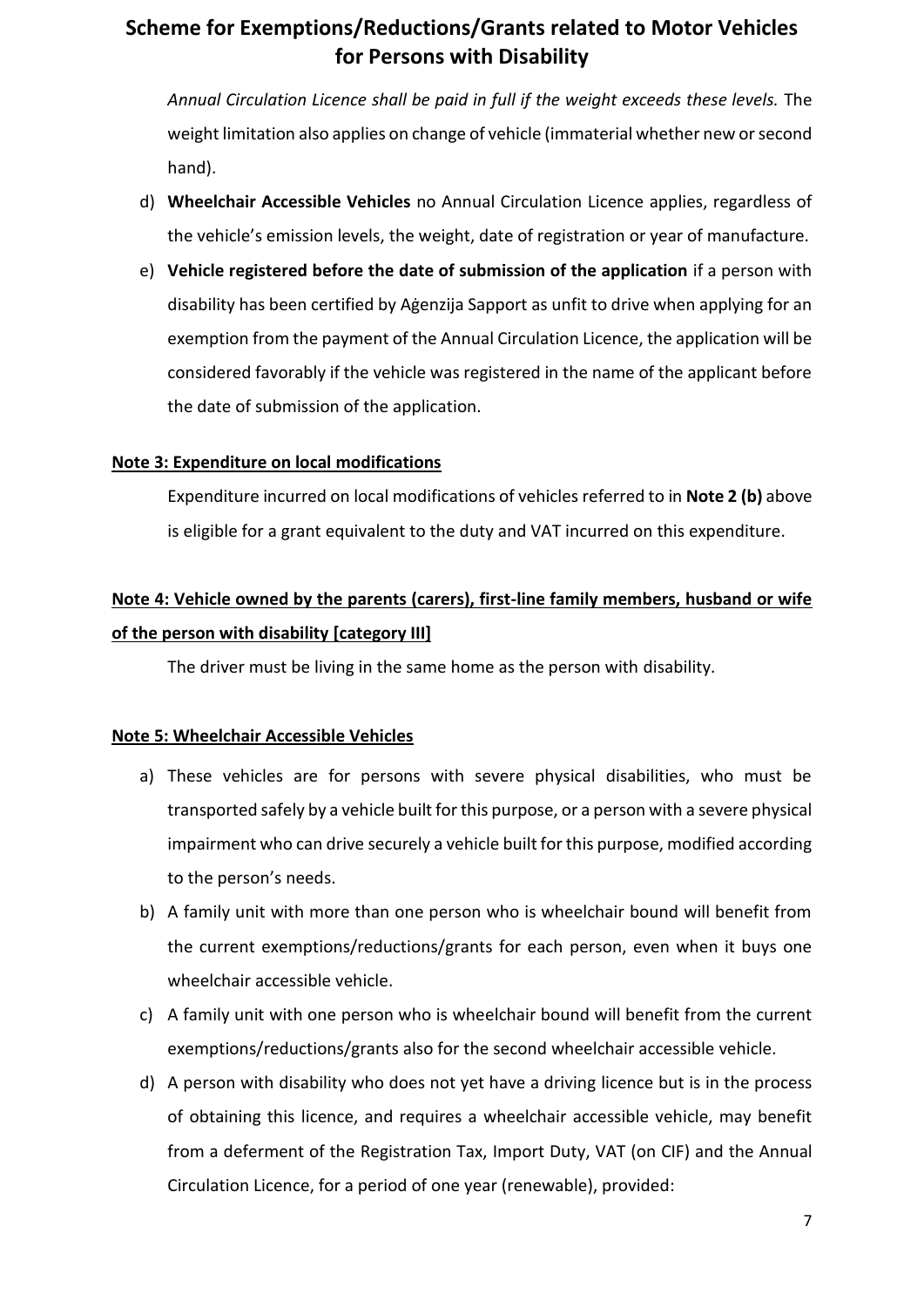- i. The person with disability has an Adaptive Driving Assessment Certificate or similar, as approved by Aġenzija Sapport, which verifies that the person with disability can sit for the driving license test;
- ii. The vehicle applied for is modified according to the requirements listed on the "Adaptive Driving Assessment", that is with the modifications of the driving controls and wheelchair access, according to this assessment;
- iii. The applicant will be required to sign an obligation that, in the event that this deferment is not extended, for any reason whatsoever, he/she obliges himself/herself to make good for the payment of the deferred taxes and duty. He/she will also be required to oblige himself/herself that if this payment is not effected within one month, he/she will forfeit the registration plates until it is effected. This declaration will be requested from the applicant prior to approval.

#### **Note 6: Refunds due upon transfer**

- a) Upon the transfer of a vehicle that has benefited from exemptions/reductions/grants, the residual Registration Tax, Import Duty and VAT (on CIF) due to Government will continue to be calculated in the current manner, if less than ten years have passed from the *date of the registration* of the same vehicle.
- b) No refunds will be due to Government if the vehicle:
	- i. is transferred at a date later than ten years from registration, or
	- ii. is transferred to a beneficiary with disability under this scheme, who does not have other vehicles registered in his/her name with Government exemptions/reductions/grants, or
	- iii. is transferred to a Philanthropic Organisation registered in terms of Subsidiary Legislation 123.24 that takes care of persons with disability including those due to illness or old age.
- c) A recommendation made by Aġenzija Sapport must be accompanied by a certificate of disability issued by the Occupational Therapist of Aġenzija Sapport.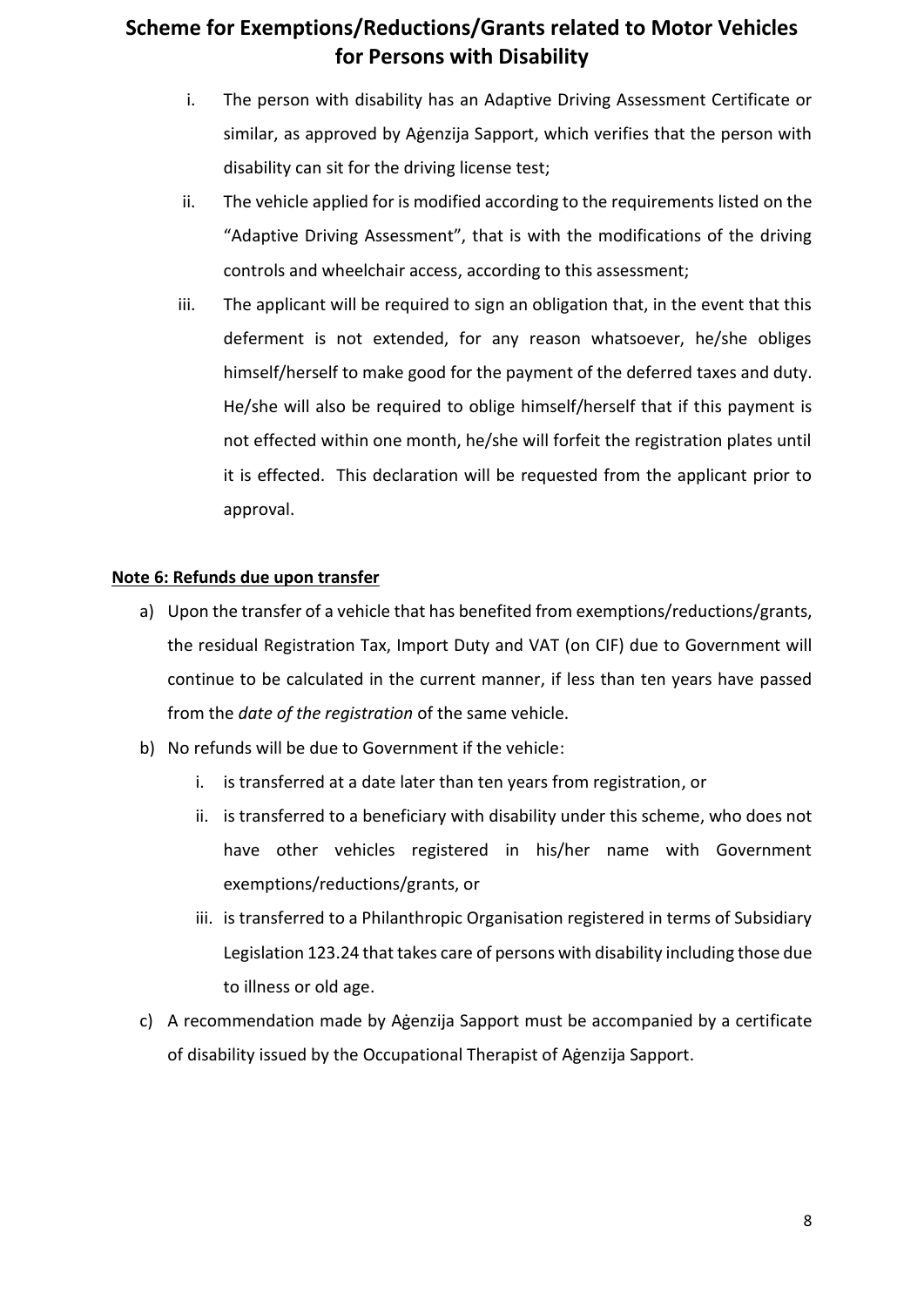# **Note 7: Refund/Grants of Registration Tax, the Annual Circulation Licence, and Import Duty with regards to persons with disability, whose disability does not preclude them from driving**

If a person with disability, whose disability does not preclude him/her from driving, purchases a vehicle before registering as a person with disability with the Commission for the Rights of Persons with Disability (CRPD), and has paid the full amount of Registration Tax, Annual Circulation Licence and Import Duty due, he/she will become eligible for a refund/grant provided:

- i. The applicant has registered with CRPD;
- ii. The applicant presents to Aġenzija Sapport the necessary medical records certifying that he/she has been suffering from this disability before the vehicle was purchased, and
- iii. The application for refund/grant is made within six (6) months from date of purchase of vehicle.

## **Note 8: Approval for Exemption in respect of the Annual Circulation Licence following the completion of modifications**

- a) The approval for exemption in respect of the Annual Circulation Licence shall be issued back-dated with effect from the date of exemption of registration tax, following the completion of the modifications which are duly certified by Aġenzija Sapport. Consequently, a refund will then be authorised accordingly.
- b) In the case of modifications carried out in Malta, works should be strictly completed as undertaken in agreement between the beneficiary and Aġenzija Sapport.

### **Note 9: Persons with disability over the age of 65 years**

- a) Persons with disability who do not drive, were registered with CRPD, and benefitted from exemptions/reductions/grants before the age of 65, shall continue to benefit from the exemptions/reductions/grants (as per applicable guidelines) after the age of 65.
- b) Persons who register with CRPD, as persons with disability, after they reach the age of 65, may become eligible for exemptions/reductions/grants (as per applicable guidelines) provided they present the necessary medical records, certifying that they have been suffering from their disability before the age of 65.